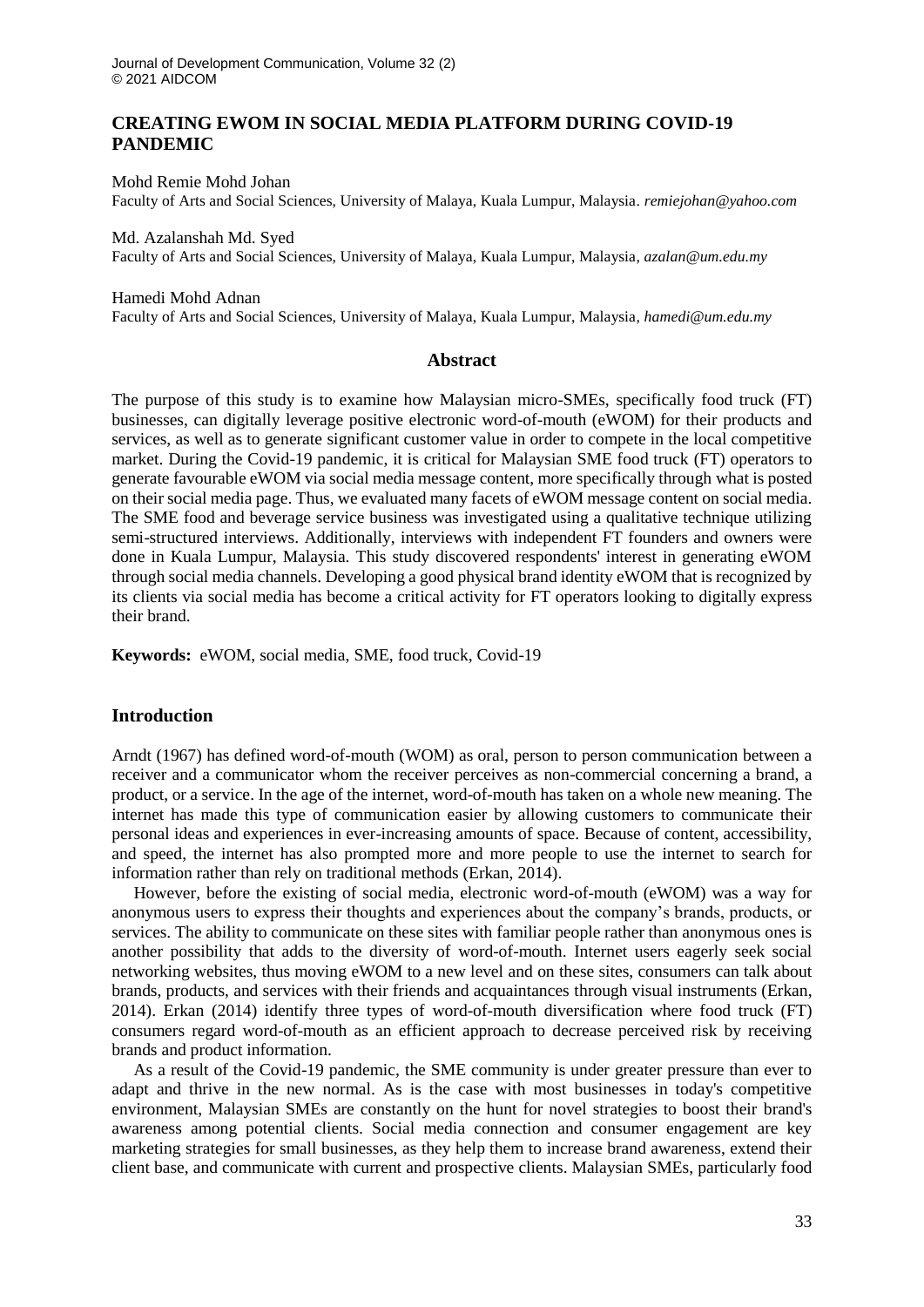truck owners and operators, should ensure that their physical brand identity and marketing message content on social media obtain excellent eWOM features.



**Figure 1:** Word-of-Mouth Diversification (Erkan, 2014)

Countries throughout the world have been influenced and reshaped by the pandemic, from increased health concerns to economic slowdown, financial imbalance, disrupted social life, and political ramifications (SME Corp, 2020). The outbreak has had a considerable impact on demand and supply in both the local and global economies, jeopardizing businesses' short-term economic prospects. Despite the fact that the majority of business activities began operations in the second half of 2020 under Malaysia Recovery Movement Control Order (MCO), they continue to face a poor rate of consumer demand recovery and high operating costs (SME Corp, 2020). Malaysian SMEs are struggling to stay afloat as a result of the Covid-19 pandemic, which has also impacted members of the B40 group who are struggling to make ends meet due to job and income loss. Similarly, since Malaysia's Movement Control Order, food trucks (FT) in the F&B industry have witnessed major declines in business (MCO). They are likewise subject to the same pressures as other sectors.

Given the distinctiveness of Malaysia's cuisine, beverages, and food traditions, the country can easily be described as a gastronomic paradise (Abubakar, 2010). Gastronomy covers a respect for a variety of social, cultural, and historical facets, as well as literature, philosophy, economics, and religion, all of which are concentrated on food. The night market's street food vendors and hawkers have continued to grow in recent years as a result of a more attractive business strategy with a more promising revenue. The physical trucks typically have their own personality. Gourmet food trucks have become a popular dining option due to the originality of the food they offer, and a fusion of flavours is the best way to define the imaginative food inventions that food trucks are known for (Ibrahim, 2011). The term "food truck" refers to a motorized vehicle that is frequently customized and from which an operator serves food to consumers. These trucks normally feature cooking facilities that the operator uses to prepare food, which is occasionally personalized to a specific consumer's request (Linnekin, 2011).

## **Literature Review**

In the digital age, WOM is central to many social media marketing activities, as user-generated and brand-related messages are a highly valued and strongly encouraged outcome of social media engagement, particularly as recommendations amongst friends are the most trusted source of brandrelated information Dahl (2018). Marketing practitioners have recognized a need to measure customergenerated media in addition to the traditional marketing metrics (Dwyer, 2007). This section discusses the most powerful sorts of messages made and shared by users and customers in relation to brands. With the proliferation of user-generated media, eWOM has become increasingly popular due to its ability to be created and shared through a number of digital media. eWOM communication is certainly one of the most influential drivers of purchase decisions (Shamhuyenhanzva et al., 2016).

In the restaurant and eating context, where there is a limited promotional budget, word-of-mouth is highly dependable. Jalilvand et al. (2017) found that food quality, personal interaction quality, physical environment quality, and perceived value influence the WOM behaviour of customers in an indirect way through relationship quality. As spreading information about service experiences continues to grow, it is important that researchers continue to investigate eWOM from both the poster's and the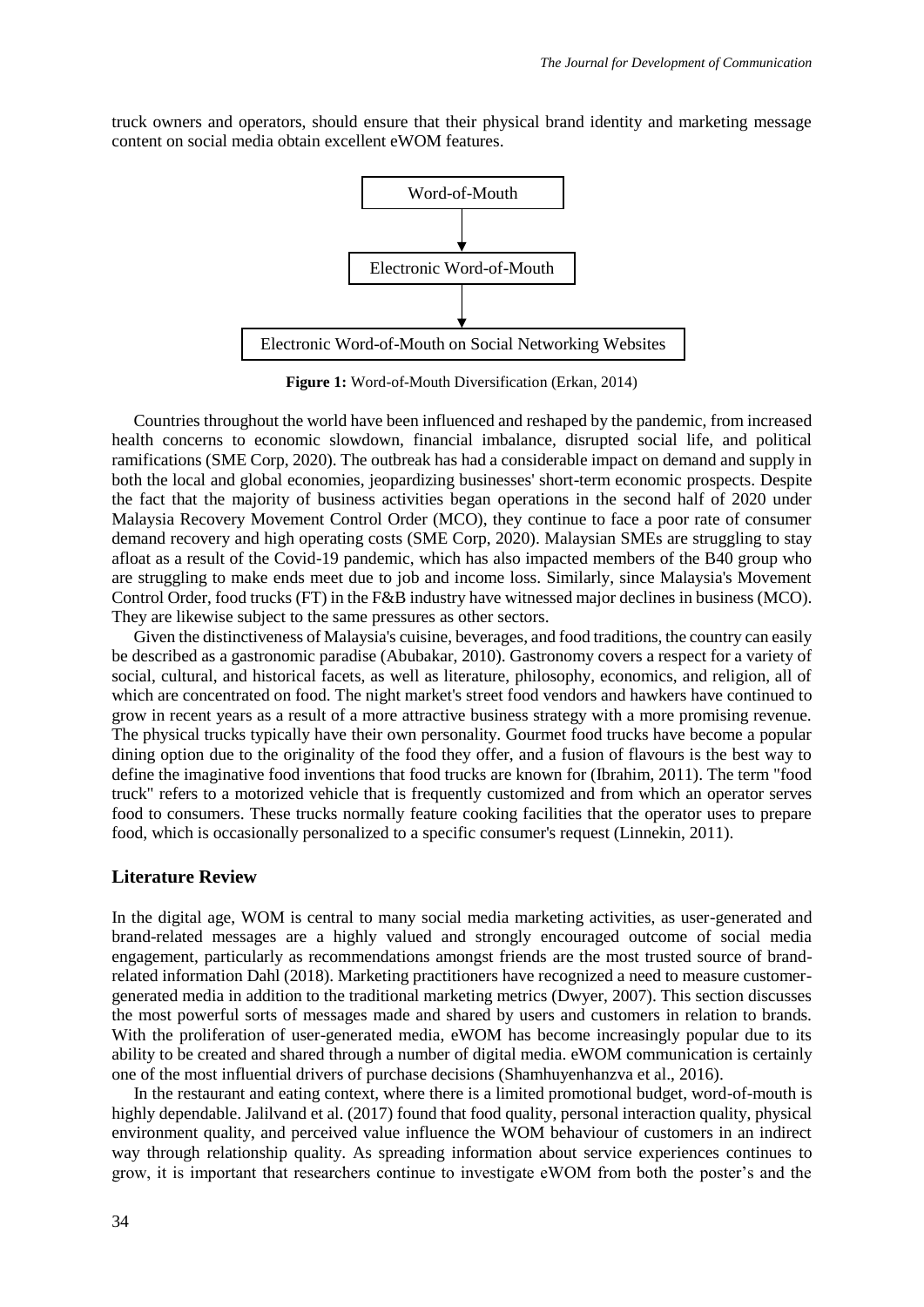potential customer's points of view, to advance the theoretical understanding of this construct (Line et al., 2020). Thus, Bughin et al. (2010) have identified a new way to measure WOM marketing: experiential, consequential, and intentional, which is also associated as a basic notion with current trends in eWOM. WOM Equity matrices were proposed to assess the impact of WOM brand messages on a company's sales and market share for brands and campaigns. That impact, in other words, is the ability of any one WOM recommendation or dissuasion to change behaviour based on what is said, who says it, and where it is said across all product categories (Bughin et al., 2010).

## Experiential

As discussed earlier, consumers share their consumption experiences with others with the intention of aiding the receiver in making a satisfying purchase decision (Sundaram et al., 1998) and assisting other consumers in their purchasing selections that prevent other consumers from having a bad experience (Hennig-Thurau et al., 2004). Experiential word-of-mouth is the most common and effective form, accounting for 50 to 80 percent of word-of-mouth activity in any given product category (Bughin et al., 2010). Experiential WOM can also be referred to as experiential marketing that connects small and lowbudget businesses with their customers in an authentic and relatable way, while increasing brand awareness and loyalty through deep customer insights.

The reason experiential marketing is so simply linked to word-of-mouth promotion is simple: people enjoy talking about what they do. When done effectively, experiences can be engaging or one-of-a-kind enough to be passed down from person to person. Thus, positive WOM was more effective and positive WOM messages had a greater effect on people's willingness to use a service than did negative WOM (Sweeney et al., 2014). Yang (2016) study results indicate that (1) individuals' altruistic needs trigger positive eWOM, (2) the perceived usefulness of the website has a significant main effect on eWOM intentions, and (3) the perceived usefulness significantly moderates the relationships between satisfaction/egoistic needs and eWOM intentions.

Across most product categories, we found that the content of a message must address important product or service features if it is to influence consumer decisions (Bughin et al., 2010). Thus, in the F & B industry, researchers propose that motives for experiential social media eWOM participation may very well be triggered by the whole experience the customer gets at the restaurant and eateries, i.e., menu, food quality, value for money, location, ambience, entertainment, staff behaviour, and service time. In addition, WOM and eWOM are more effective when they are presented with images and text simultaneously (Yoon & Han, 2012). By sharing personal experiences, feelings about products and services, and exchanging product information online with other consumers, online users tend to accept and use online information in their decision-making processes (Teng et al., 2014).

Bughin et al. (2010) suggest that in order to harness experiential WOM, building buzz around products before launch and working to have early, highly influential adopters by involving consumers in product development, supported by online communities, are essential. Consistently updating the product experience also helps harness experiential word-of-mouth; consumers are more inclined to speak positively about a product early in its life cycle, which is why product launches and enhancements are critical for producing positive word-of-mouth. In addition, Cheung et al. (2009) study found that positive eWOM strengthens the relationship between consumers' emotional trust and purchase intention. Thus, to create positive word-of-mouth that actually has an impact, the customer experience must not only deviate significantly from expectations but also deviate from the dimensions that matter to the customer and that he or she is likely to talk about (Bughin et al., 2010).

#### **Consequential**

Consequential word-of-mouth occurs when consumers directly exposed to traditional marketing campaigns pass on messages about them or brands they publicize (Bughin et al., 2010). Radio, broadcast television, cable and satellite television, print (banner, graphic), and billboards are all examples of traditional media. For many years, organizations have had success with traditional media campaigns. According to Bruhn et al. (2012), traditional media has a greater impact on brand awareness, whereas social media communications have a strong influence on brand image and overall brand equity. In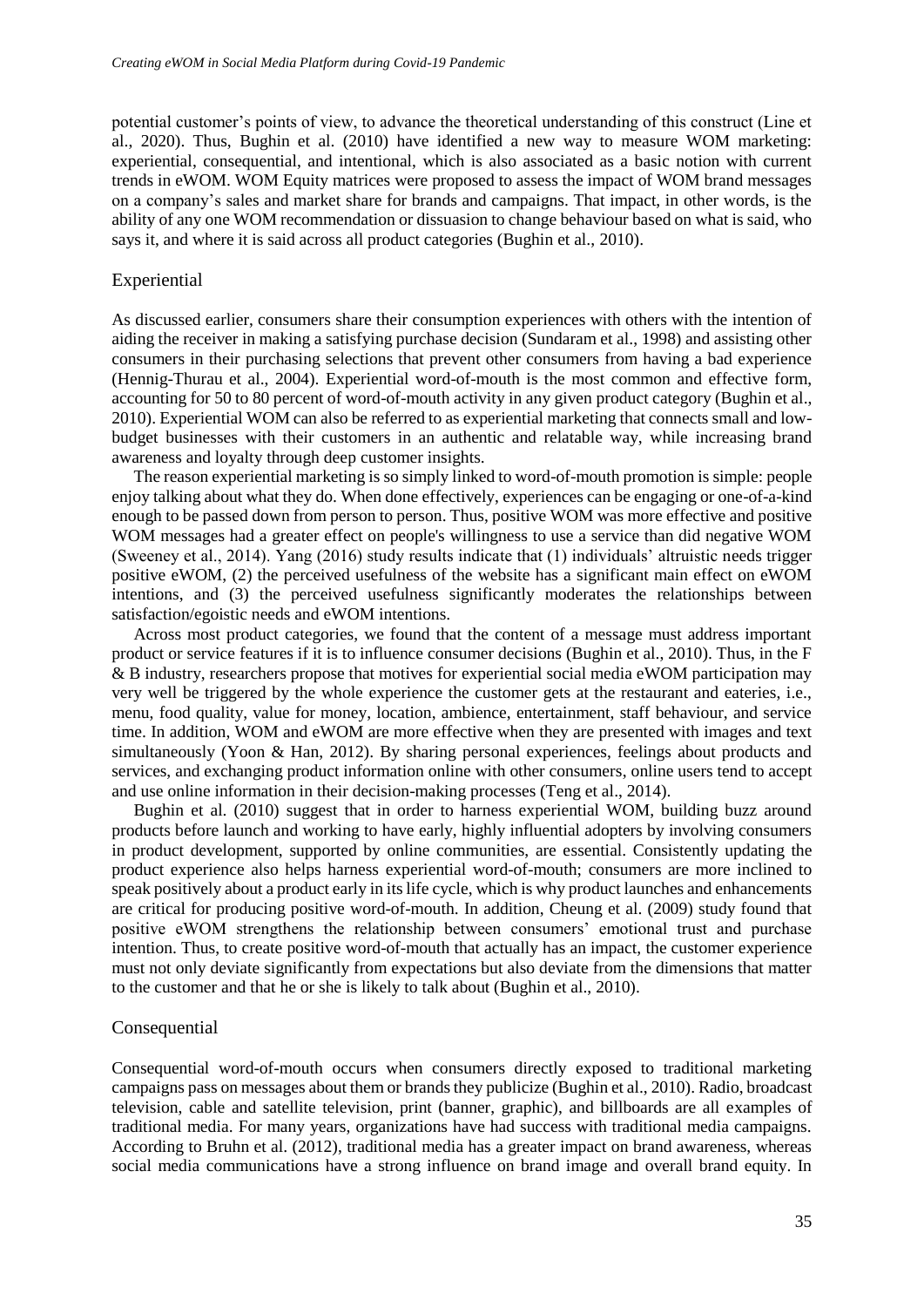addition, a key difference between eWOM and traditional forms of WOM is the longevity of messages, i.e., once a message has been posted, it remains visible for an extended period of time, whereas traditional WOM tends to be short-lived (Dahl, 2018). Thus, firms also recognize the value of firmgenerated and user-generated social media communication as brand image is strengthened amongst customers via social media platforms.

Consequential WOM is relevant to this research, as the researchers seek to understand how consumers are impacted by official brand material in text and visual messages on social media platforms such as Facebook and Instagram. The impact of those messages on consumers is often stronger than the direct effect of advertisements, because marketing campaigns that trigger positive word-of-mouth have comparatively higher campaign reach and influence (Bughin et al., 2010). In the F & B industry, food truck (FT) operators can equip customers to distribute marketing messages and increase their reach and impact by knowing the eWOM effects of the variety of channels and messages used and directing marketing activities appropriately on social media.

Additionally, consequential WOM is primarily reliant on advertising campaigns that employ creative, smart, and coordinated online and offline marketing strategies to increase consumer interaction and purchases. Two things supercharge the creation of positive consequential word-of-mouth: interactivity and creativity (Bughin et al., 2010). As discussed earlier, the dynamic, ubiquitous, and often real-time interaction enabled by social media significantly changes the landscape for brand management, and a deep understanding of this change is critical since it may affect a brand's performance substantially (Gensler et al., 2013).

Creative traditional marketing campaigns are required to create significant and consequential WOM brand engagement among the customers on the social media platform eWOM. Creative strategies are the executional factors and message strategies used to bridge the gap between what the marketer wants to say and what the consumer needs to hear (Ashley & Tuten, 2014). However, limited knowledge of literature and empirical research on creative message content dimensions contributed to customers' consequential WOM and eWOM. Thus, in the F&B industry, food truck (FT) operators may prioritize aligning their brand with consumer desire (image), insights and experiences (resonance, experiential), and emotions (including love, sexual desire, fear, guilt, and joy/humor). How far the FT brand uses creative message strategies in social media that create eWOM is still to be explored.

### Intentional

A less common form of word-of-mouth is intentional, where marketers use celebrity endorsements to trigger positive buzz for product launches (Bughin et al., 2010). Endorsement is a form of brand communication in which a celebrity serves as the business's spokesman and vouches for the brand's claim and stance by lending his or her personality, popularity, social standing, or competence in an area to the brand. As previously discussed, extensive social media research has shown that celebrity, instafamous, and influencer endorsements attract attention and increase brand promotion because they are publicly recognized, attractive, and trustworthy, and they have a more positive attitude toward the endorsed brand and a stronger social presence (Lim et al., 2017; Lou & Yuan, 2019; Jin et al., 2019; Weismueller et al., 2020).

Furthermore, Loureiro and Sarmento (2018) discovered that women appear to be more influenced by celebrity endorsement on consumers' word-of-mouth and decision behaviour, which leads to higher purchase intentions when exposed to an endorsement by a celebrity who promotes a brand. Thus, intentional word-of-mouth campaigns revolve around identifying influential people who become brand and product advocates (Bughin et al., 2010). Intentional WOM and eWOM may also refer to the activity of encouraging people to recommend a brand or product to their family, friends, and acquaintances, which is directly called referral marketing. Referral marketing is similar to viral marketing in that it uses social networks to spread the message and offers specific incentives for engaging in WOM-related activity (Dahl, 2018).

According to a study conducted by Danniswara et al. (2020), there is a significant positive correlation between eWOM referral, brand satisfaction, and purchase intention. Many studies have also examined the benefits of celebrity and influencer endorsement in brand dimension: brand credibility (Spry et al., 2011; Wang & Scheinbaum, 2017), brand image (Chan et al., 2013; Malik et al., 2018; Adiba et al., 2020), brand enhancement (Dwivedi & Johnson, 2013), brand awareness (Chan et al.,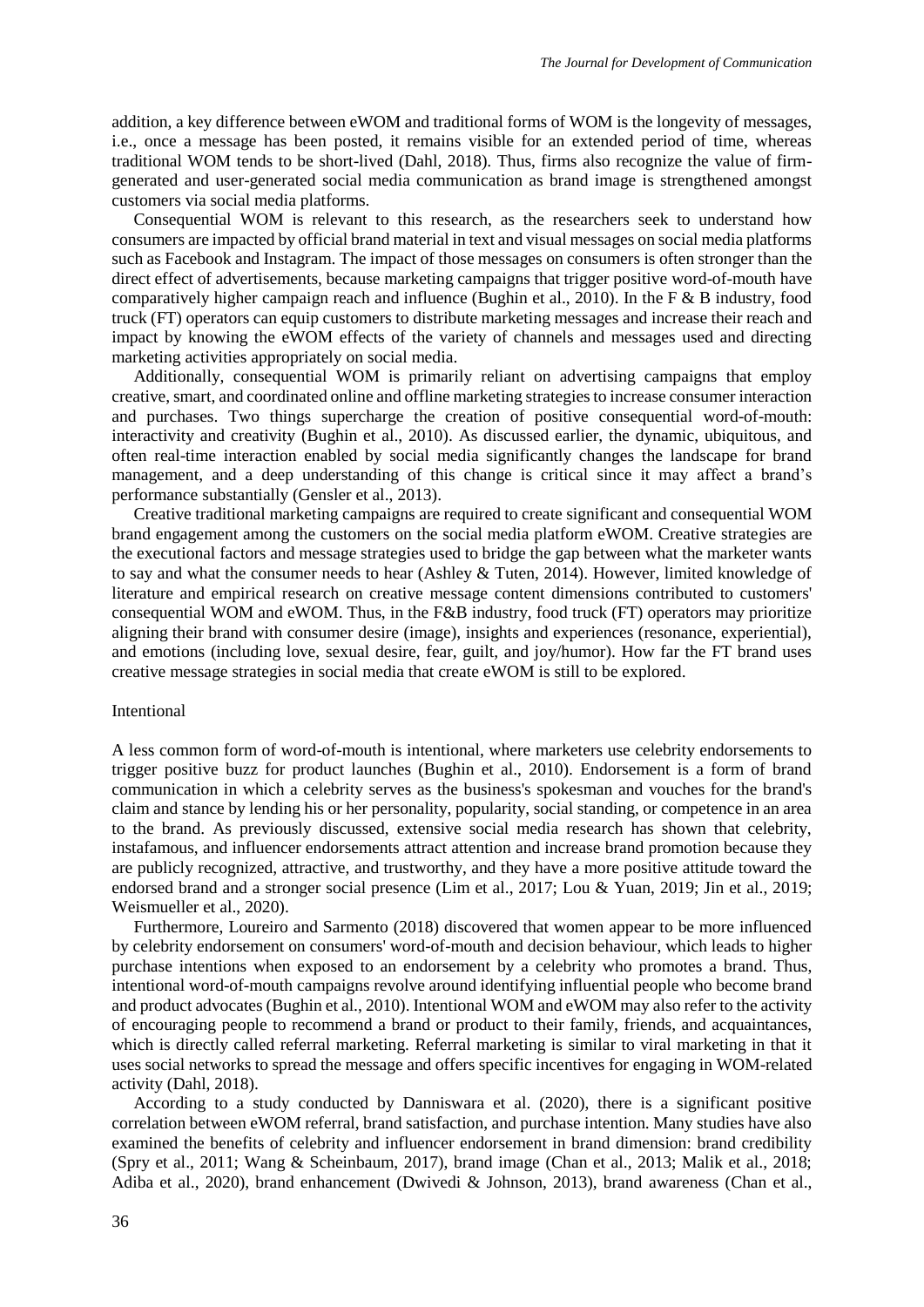2013; Rahman, 2018) and brand equity (Dwivedi et al., 2015; Liu et al., 2020). In addition, celebrity and influencer endorsement is also contributed to brand source credibility in social media eWOM that effects consumers' purchase behaviour (Gupta et al., 2020).

As discussed earlier, the brand source credibility in social media dimension included: competence, trustworthiness, attractiveness, and technology affordance. The new measures of source credibility in social media suggested that in the new media environment, the dimensions of source credibility increased with the new considerations and interventions. Intentional WOM and eWOM may also referred to next section discussion on user generated content eWOM antecedent: self-enhancement, product-knowledge, altruism, and need for social interaction / social tie.

## **Methodology**

This study employed a qualitative research methodology. It entails the collection and analysis of nonnumerical data (text, audio, and images) for the purpose of comprehending concepts, opinions, and experiences. The purpose of this essay is to discuss the process of building positive eWOM on social media platforms among Malaysian food truck (FT) owners, since the transformation and use of digital and social media have garnered great critical attention.

In this study, Bughin et al. (2010) eWOM approaches were used to evaluate the eWOM building process of Malaysian SME food truck (FT) operators. Given the phenomenon-based nature of this study, the primary argument against using a quantitative research approach is its inability to adequately explain the underlying meaning and provide a fruitful explanation in this context of research. The realism paradigm was used in conjunction with a qualitative research approach to gain a better understanding of how small businesses establish positive brand identity eWOM on social media platforms. Phenomenology qualitative research design was also chosen as it is a useful tool to examine, comprehend, and illustrate the experience of an individual or a group with a specific phenomenon (Creswell, 2003).

For this study, the creation of brand identity positive eWOM in the food and beverage industry is the main focal point of the study. Since the phenomenological perspective is tied to a broad range of theoretical frameworks and schools of thought in the social sciences (Taylor et al., 2016). The views of Malaysian micro-SMEs food truck operators motivated the researchers to look deeper to comprehend the positive eWOM building process phenomena.

The qualitative portion of the sample was drawn evenly from Malaysian SME foodtruck proprietors operating in the Klang Valley, Kuala Lumpur. The researcher meets with the organizer of TAPAK Urban Dining and seeks assistance in choosing sample participants. Sampling and participant's selection is also based on snowball sampling method. Researcher gathered data using instruments such as face-to-face semi-structured interviews. The researcher used these tools to ascertain why specific behaviors and experiences occurred and how they occurred in the context of creating positive eWOM on social media platforms.

The qualitative sample was drawn evenly from Malaysian SME foodtruck owners operating in and around Klang Valley, Kuala Lumpur. This study included 12 food truck operators (founder/owners) from various TAPAK areas. Interview session were conducted during Malaysia 2021 Movement Control Order (MCO) from January 2021 to March 2021. All interview session was voice recorded between 45 minutes to an hour each session. Majority of interviews were conducted in the local language (Bahasa Melayu), with only a handful conducted in English. The researchers assigned pseudonyms to each participant in order to preserve their privacy and identify. A random alphabetical human name, such as Mr. A, and a numerical number for a food truck, such as FT1, are provided. This is done to ensure that the personal information of participants is secure and protected. The researchers gained an understanding of why specific behaviors and experiences happened and how they occurred in the research setting of creating brand identification on social media platforms by using these instruments. In this study, the researcher used Creswell's (2014) qualitative data analysis steps to analyze and interpret the qualitative data, which included data transcription, coding, and theme and content analysis.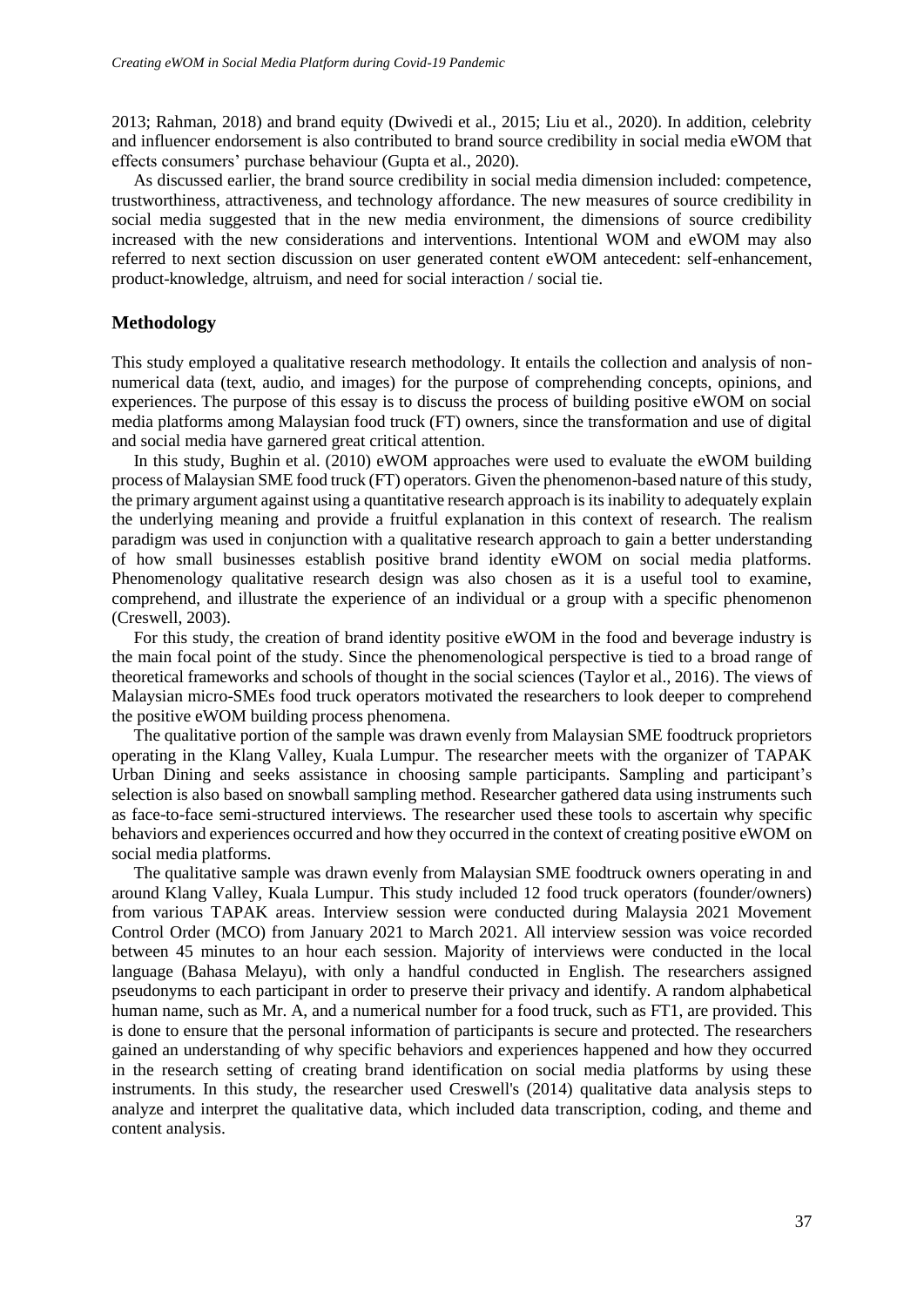| Food<br><b>Truck</b> | <b>Pseudonyms</b> | Gender | <b>Position</b> | <b>Types of</b><br><b>Product</b> |
|----------------------|-------------------|--------|-----------------|-----------------------------------|
| FT1                  | Mr. A             | Male   | Founder/Owner   | Food                              |
| FT2                  | Mr. F             | Male   | Founder/Owner   | Food                              |
| FT3                  | Mr. N             | Male   | Founder/Owner   | Food                              |
| FT4                  | Mr. J             | Male   | Founder/Owner   | Food                              |
| FT <sub>5</sub>      | Ms. E             | Female | Founder/Owner   | <b>Beverages</b>                  |
| FT <sub>6</sub>      | Mr. H             | Male   | Founder/Owner   | Food                              |
| FT7                  | Mr. K             | Male   | Founder/Owner   | Food                              |
| FT <sub>8</sub>      | Mr. D             | Male   | Founder/Owner   | Food                              |
| FT9                  | Ms. A             | Female | Founder/Owner   | <b>Beverages</b>                  |
| FT10                 | Mr. I             | Male   | Founder/Owner   | <b>Beverages</b>                  |
| FT11                 | Mr. B             | Male   | Founder/Owner   | Food                              |
| FT12                 | Mr. R             | Male   | Founder/Owner   | Food                              |

Table 1: Participants Background

# **Findings**

While word-of-mouth is undeniably complex and has a multitude of potential origins and motivations, Bughin et al. (2010) have identified three forms of word-of-mouth that marketers should understand: experiential, consequential, and intentional. These forms of word-of-mouth are also associated as basic notions with current trends in electronic word-of-mouth. The most prevalent and effective type is experiential word-of-mouth, which generally accounts for 50% to 80% of all word-of-mouth activity in any product category. It results from a consumer's direct experience with a product or service, largely when that experience deviates from what's expected. Thus, consumers rarely complain about or praise a company when they receive what they expected (Bughin et al., 2010). On the other side, positive word-of-mouth may promote food truck (FT) brands, products or services. One participant commented:

*That is one of the benefits of this word-of-mouth promotion. This will bring others to try our menu. Sometimes, without tagging their friends, they will tag our account and as soon as we will be known by more people* (Mr. J., FT4).

Written communication encourages individuals to mention more intriguing goods and companies than oral communication, with consumers sharing face-to-face WOM via social media and through a variety of other communication channels. As another interviewee added:

*Yes, it does. It happens on social media when they start uploading pictures and tagging our accounts, mentioning us in the comments section and so on* (Mr. H., FT6).

This happens when social media becomes viral among the community. Each individual starts to share their reviews and opinions by using their own identities on the internet, and this results in bringing social media into a new era and offering a great perspective among the community (Zulkiffli et al., 2018). As engaged members and their word-of-mouth behaviour are inextricably linked to thriving brand communities, customer experience fosters community involvement and further increases wordof-mouth intention.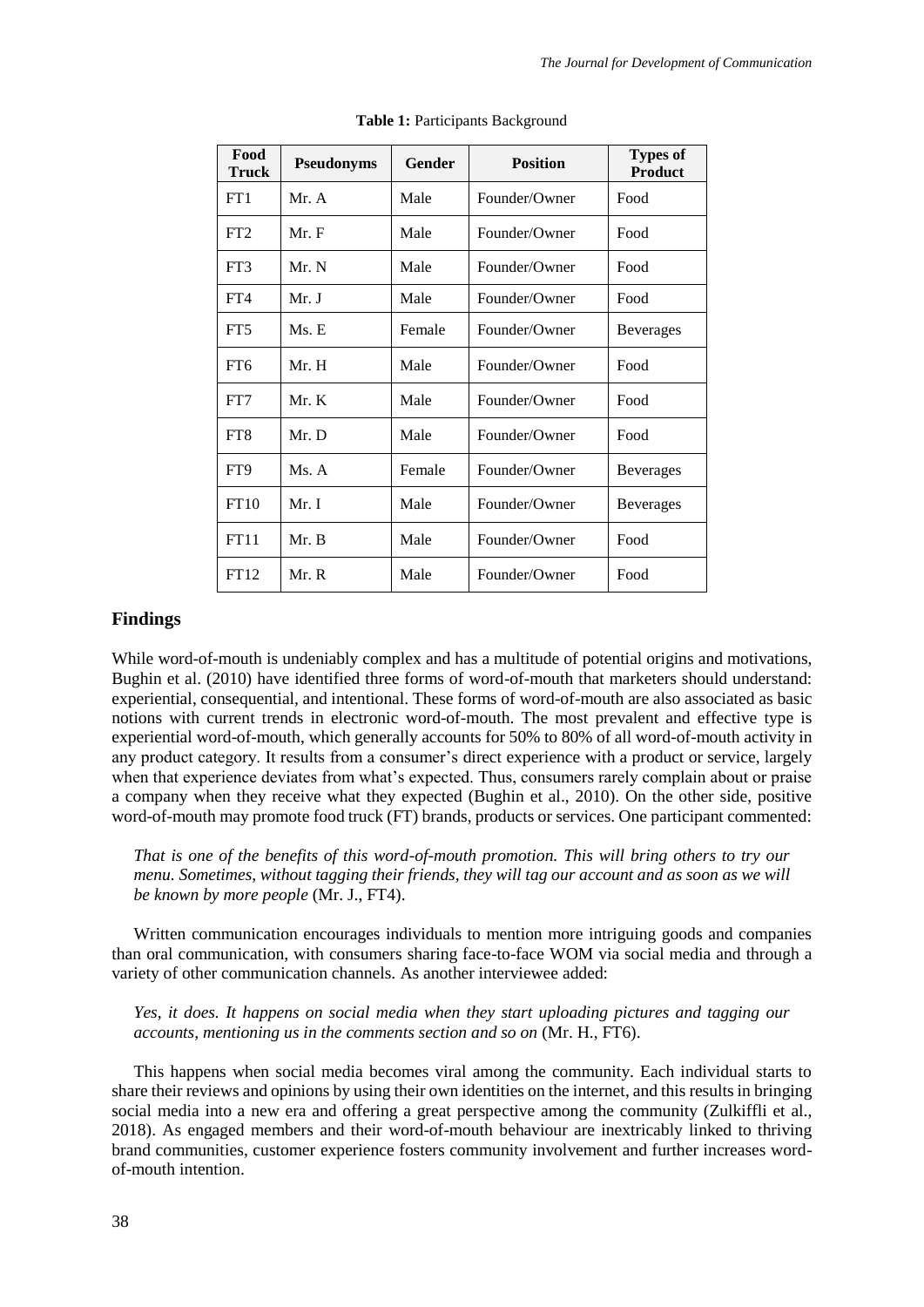The interaction between food truck (FT) businesses and their customers in social media promotes effective customer engagement and experience towards their brands' products and services. Therefore, food truck (FT) online marketing activities in social media can also trigger word-of-mouth. Consequential word-of-mouth, which occurs when consumers directly exposed to traditional marketing campaigns, pass on messages about them or the brands they publicize (Bughin et al., 2010). The influence of those messages on customers is frequently greater than the direct effect of ads, because marketing efforts that generate good word-of-mouth have a proportionally larger reach and influence. For example, one interviewee said:

*People usually see our Instagram or Facebook ads and tag their friends inviting them to come to our food trucks. We are consistent with our daily postings, people will know that we are open and insha Allah people will look for us* (Ms. A., FT9).

This finding is consistent with that of Teng et al. (2014), who examined the effectiveness of persuasive eWOM messages and found that argument quality, source credibility, source attractiveness, source perception, and source style are critical antecedents of consequential eWOM messages*.*  Customer prior experience and acquaintance positively affect user engagement with eWoM, and these effects differ across communities for products and services and across their influence on "likes" and "comments" (Rossmann et al., 2016). According to another interviewee:

*Usually at the food truck parks people would share us because they had seen us on FB and they would ask their friends to come and check out our roasted milk tea* (Mr. I., FT10).

The innovation of the internet has led to the revolution of consumer behaviour and purchase intention throughout the consumer decision making process where social media becomes a vital part of people's daily life, the influence of electronic word-of-mouth (eWOM) surpasses the influence of traditional face-to-face WOM communication on consumers' decision making (Zulkiffli et al., 2018). Food truck (FT) advertisements and traditional marketing campaigns on social media also create "share" activity among online customers that encourages friends and family to try out. Consumers get to know the product offered and engage with their food truck (FT) social media page through likes, comments, and shares. Comments and shares can be seen as a more reliable source of measuring engagement with users (Patel et al., 2019).

A less common form of word-of-mouth is intentional, where marketers use celebrity endorsements to trigger positive buzz for product launches (Bughin et al., 2010). The wide spread of food truck buzz or viral marketing content and videos positively increases social interaction, which also leads to food truck (FT) customer word-of-mouth. As one interviewee said:

## *Like I mention just now, sometimes those who come are influencers, adding up to the customers, there are hosts, Jalan-Jalan Cari Makan. There are many celebrities who come to our food truck. So, it spreads very fast* (Mr. R., FT12).

Consumers were most likely to recall a celebrity endorsement who was beautiful, humorous, or outspoken. (Chan et al., 2013). Chan et al. (2013) argue that identified popularity, a good image, and congruence between the celebrity's image and that of the brand as important factors for marketers to consider in selecting celebrity endorsers. In accordance with the present results, previous studies have demonstrated that customers perceive a brand to be highly interactive on social media (vs inactive), they are more willing to buy brand offerings, refer the brand in exchange for monetary incentives, inform their family and friends about the brand on social media and provide feedback and suggestions for improving the brand (Bozkurt et al., 2020).

However, only few companies invest in generating intentional word-of-mouth, partly because its effects are difficult to measure and because many marketers are unsure if they can successfully execute intentional word-of-mouth campaigns (Bughin et al., 2010). Marketers need to be aware of potential risks connected to viral marketing campaigns because it is impossible to further control once a message spreads as a virus over the web (van der Lans & van Bruggen, 2010). Many marketers are risk adverse and experience has taught them to be reticent about consumer-generated media due to their inability to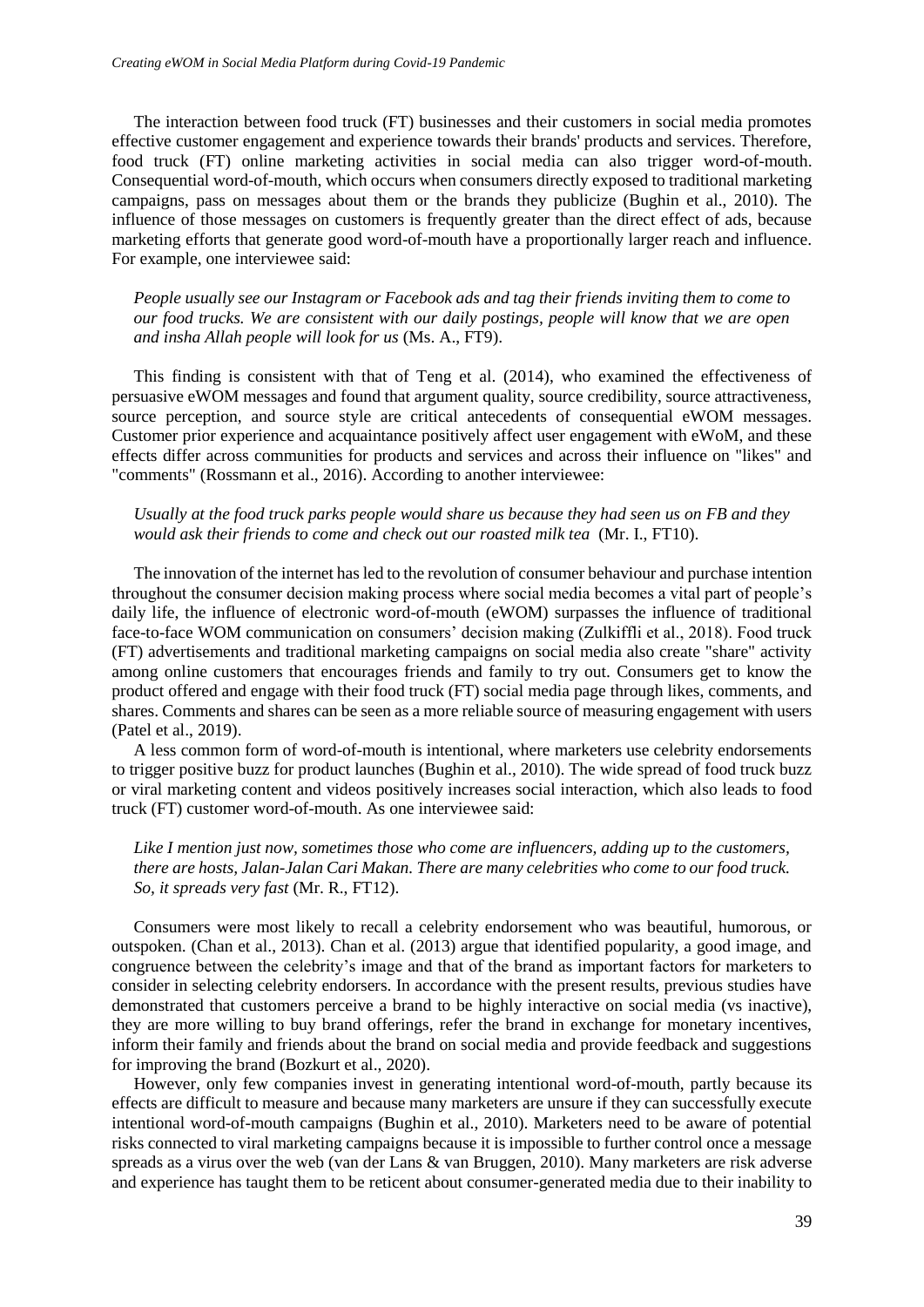control the message (Miller & Lammas, 2010). Van der Lans & van Bruggen, (2010) also argue that consumers are free to forward any message. It is difficult to control what message consumers are writing to their peers.

Ngarmwongnoi et al., (2020) investigate customers' motives to engage with electronic word-ofmouth (eWOM), as well as the effect of eWOM on customer behaviour, both at the purchase and postpurchase stages and information validation, product evaluation, purchase and post-purchase validation are key motives for consumers to search for eWOM. Engaging social media customers is not a simple undertaking. It takes the appropriate strategy, a profound understanding of the audience, and content results that match this understanding. Therefore, it was suggested that during the purchase and postpurchase stages, food truck (FT) businesses also encourage customers to support their business through electronic word-of-mouth (eWOM) on social media. A few participants stated that:

*We would ask them to like, comment and follow our Instagram* (Mr. A., FT1).

*All the comments from customers, we ask them to tag our account or make a hashtag Kaya Raya Kafe* (Ms. E., FT5).

Amidst customer willingness to engage in eWOM through social media, a few food truck (FT) owners find that it is hard and difficult. Perhaps online customers assume that the feedback is not private, and because it is written down, it can sometimes be viewed by anyone and at any time. A few participants commented:

*Right now, to those word-of-mouth, hard to engage* (Mr. N., FT3).

*No, actually, this is the problem, you know? People nowadays don't. Very few people tag their friends. I don't know why it is but majority, no* (Mr. B., FT11).

Online customers are not very concerned about having a relationship with a company's brands, products, or services, despite the great and positive experience. Alternatively, on social media platforms, food truck (FT) owners need to engage with the customer on a real-time and frequent basis as well as promote their brand's valuable content consistently.

Physique brand electronic word-of-mouth (eWOM) on social media platforms shows a significant relationship and impact on food truck (FT) business performance. This study suggests that almost 70% of food truck (FT) owners are able to improve their business through positive eWOM with their customers on social media platforms by following the three forms of word-of-mouth: experiential, consequential, and intentional. Gastronomic consumers have great confidence in social media networks that create valuable customer experiences and that they create a certain brand and attitude on the basis of which consumers will choose a catering facility or type of food (Gajic et al., 2020). In addition, consumers that have gained confidence and trust from their positive eWOM experience will continue to buy food truck (FT) products at odd times and on odd days. As one interviewee commented:

*In this day and age, yes. Very important. However, it is up to us how we want it. Yes, we have made improvements. Like during the MCO, we offer free delivery charges to the Cyberjaya area. So, every day there would be delivery orders taken through WhatsApp* (Mr. A., FT1).

In summary, it is important for food truck (FT) owners to deal with current pandemic challenges by responding quickly and practically through digital technologies to deliver their products. Digital technologies have revolutionized the way consumers search for products and services, seek reviews from current and past consumers, and eventually decide whether or not to purchase them (Moran & Muzellec, 2014). The credibility of eWOM is determined according to how a consumer sees the eWOM message as believable, true, and actual, which gives more confidence in adopting the eWOM recommendation in social media and using it for decision making.

Moran & Muzellec (2014) proposed the new 4Cs eWOM credibility in the online environment, which better enables marketers to leverage true consumer engagement communication: *community* (relates to the relationship between the sender and the receiver), *competence* (relative expertise levels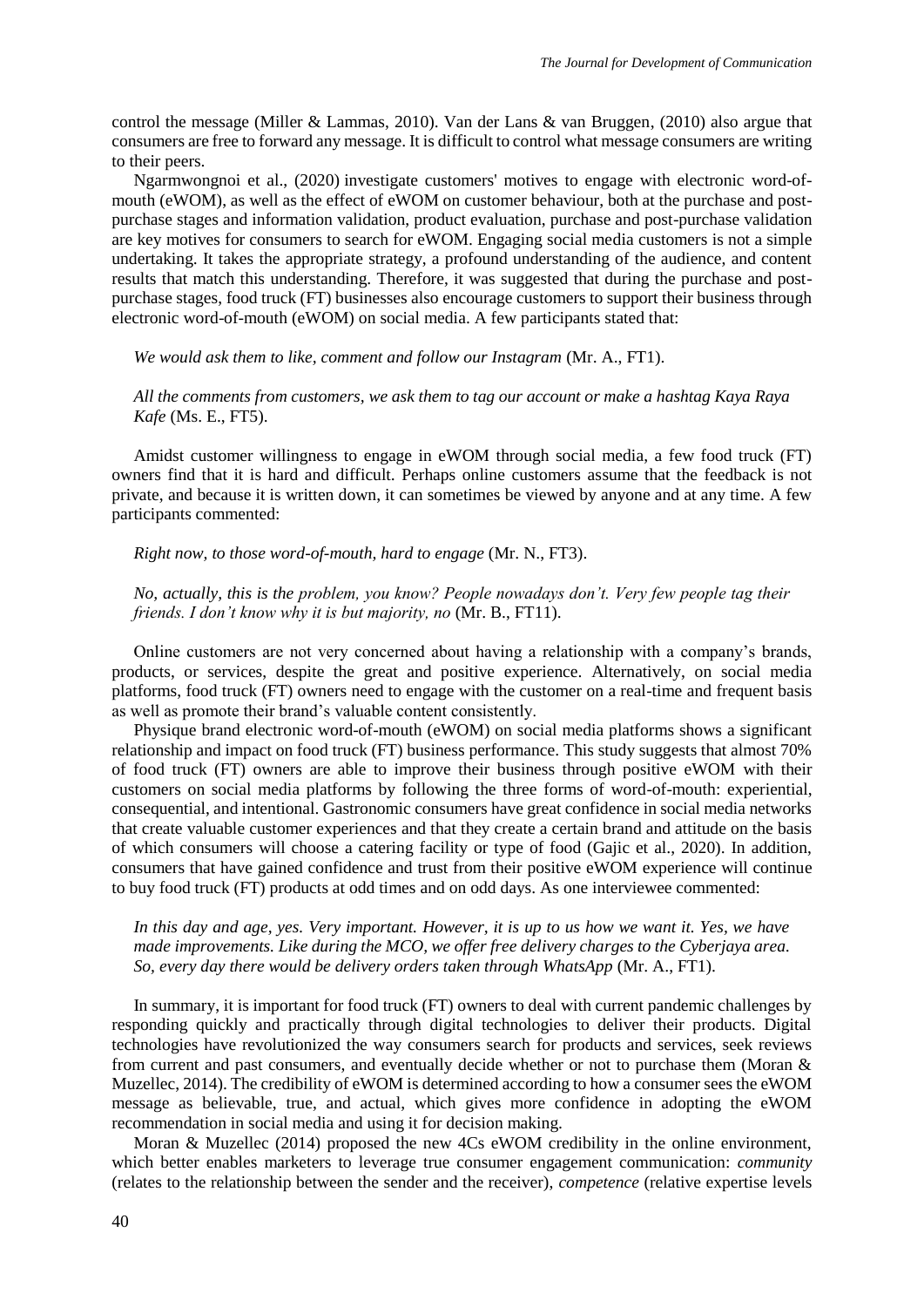of both the sender and the receiver pertaining to the brand), *content* (manifests the clarity and valence of the communication), and *consensus* (a believable message that complies with the consumer's own judgement). Additionally, social networking sites (SNS) offer brands the ability to spread positive electronic word-of-mouth (eWOM) for the purposes of building awareness and acquiring new customers (Moran & Muzellec, 2014). For example, few participants commented:

*Tuesday and Wednesday are very slow, but I think since we started posting more on Instagram, highlighting that we start on Tuesday, we can see our sales for Tuesday are going up to be around like 20 - 30 percent like that* (Mr. F., FT2).

*Such a promotion is a good thing in us continuing our business. This is because, we can be seen as a business with high credibility because of the evidence through such promotions. When our regular customers buy, they can also promote us at the same time because they have tried it* (Mr. K., FT7).

Furthermore, Verma & Dewani (2020) proposed comprehensive antecedents and moderators of eWOM credibility that increase the trust and loyalty of the customer to e-commerce vendors: content, communication, context, and consumer. Consumers' trust in eWOM's credibility can also be enhanced by the attractiveness of the eWOM itself. eWOM credibility attractiveness influences brand trust that can reinforce food truck (FT) business, specifically during the COVID-19 pandemic. Brand engagement and eWOM intention have been found to be critical factors driving competitive advantage for companies, as the evolution of social networking sites has changed the perspective of how companies engage with customers (Phan et al., 2020). Respondents were asked to indicate whether eWOM credibility is an effective method of capturing and retaining consumers since it demonstrates a high degree of trustworthiness in building long-term value connections. Few participants stated:

*Yes, it is important to strengthen our business. It is very good for our business. The importance of this word-of-mouth promotion, it will attract more customers to come and try our dishes. So when they come, it depends on us to serve them and from there we can retain customers as well as business. If this word-of-mouth promotion does not happen, our business will just stay that way, not growing* (Mr. J., FT4).

*In my opinion, it is very possible to strengthen because these returning customers bring another customer, which they have recommended and they will talk like this, like this, come, and will come again* (Mr. K., FT7).

Food truck (FT) business models compete in a very competitive market to retain their customers. Measuring customer perceived quality is vital since the food truck (FT) business model is very customer-focused. Sanyal et al. (2021) suggest that trust has the maximum impact on e-satisfaction, followed by technology acceptance factors and website service quality. Undeniably, food truck (FT) customer trust also shows the significant influence of e-satisfaction on repurchase intention. Given that electronic word-of-mouth (eWOM) has developed into a significant source of information for digital customers who make purchases, it is critical to understand how eWOM influences consumers' online repurchase intentions. Bulut & Karabulut (2018) indicate two ways in which eWOM positively and significantly influences online customer trust and repurchase intention: eWOM quality and eWOM quantity. As one interviewee said:

*As long as we maintain quality, do our best, surely new customers will become our regular customers. What I can conclude is that those who have never tasted our products will continue to be regular customers once they have tried them* (Ms. E., FT5).

This study also found that almost all food truck (FT) operators believe that their sustainable business model and products offered, significantly influence consumers' online repurchase intentions. This result may be explained by the fact that food truck (FT) consumers were satisfied and enjoyed their past purchase experiences. As a few participants put it: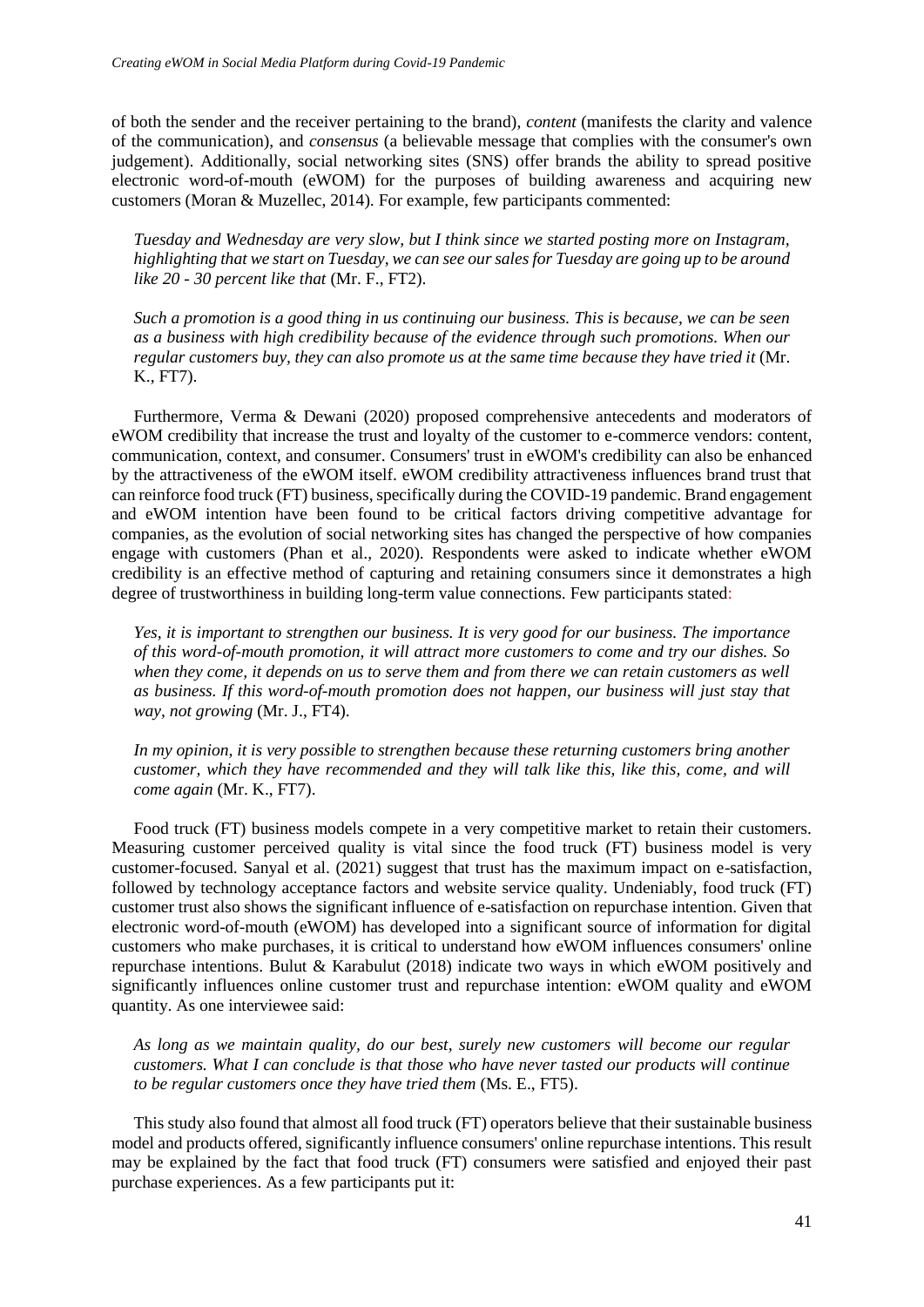*Yes, I am confident. So, when they try, they will know it is delicious, people will try. When people have tried this, they can confirm it is delicious. So, I have no problem in this regard* (Mr. R., FT12).

*Slowly but surely. People are bound to stay with us and like us* (Mr. I., FT10).

## **Conclusion**

The internet has made eWOM communication easier by allowing customers to communicate their personal ideas and experiences in ever-increasing amounts of space. The social media platform elevates eWOM to a new level by allowing consumers to converse with their friends and acquaintances about brands, goods, and services. Current trends in eWOM basic notions include experiential, consequential, and intentional.

Experiential eWOM was generated as a direct result of a consumer's interaction & experience with a product or service. Consumers initiate experiential eWOM by sharing photographs and tagging food truck (FT) social media pages that promote the businesses, products, or services they encountered. This also occurs when it becomes popular within the social media community and individuals begin sharing their experiences, reviews, and opinions under their own social media accounts.

Consequential eWOM happens when customers are exposed directly to traditional marketing campaigns, resulting in positive eWOM and a disproportionately larger campaign reach and influence. Advertisements for food trucks (FTs) and traditional marketing campaigns on social media also generate "share" activity among online customers, encouraging friends and family to try it out. Through likes, comments, and shares on his food truck (FT) social media profile, consumers learn about the brands and goods offered.

Intentional eWOM refers to the widespread dissemination of food truck buzz or viral marketing content and videos, which positively impacts social interaction and ultimately results in food truck (FT) customer eWOM. Consumers were most likely to recall an attractive celebrity endorser, and celebrity endorsements help build positive buzz about brands and products offered. Customers consider a brand to be highly engaging on social media and are more ready to purchase the business's offerings when a celebrity endorses it. Thus, it is important for food truck (FT) owners to deal with current pandemic challenges by responding quickly and practically through digital technologies to promote their brand identity and deliver their products.

**Acknowledgement:** The authors would like to thank the University of Malaya (UM) for providing the research facilities at the time of conducting this study. This research received no specific grant from any funding agency in the public, commercial, or not-for-profit sectors.

#### *References*

- Abubakar, F. (2010, December 13–14). *Penang mamaks: Evolution and gastronomy tourism* [Paper presentation]. Proceedings of Regional Conference on Tourism Research, Universiti Sains Malaysia, Penang, Malaysia.
- Adiba, S. T., Suroso, A., & Afif, N. C. (2020). The effect of celebrity endorsement on brand image in determining purchase intention. *Journal of Accounting, Business and Management, 27*(2), 60–73. https://doi.org/10.31966/jabminternational.v27i2.700
- Arndt, J. (1967). Role of product-related conversations in the diffusion of a new product. *Journal of Marketing Research*,  *4*(3), 291–295. https://doi.org/10.1177/002224376700400308
- Ashley, C., & Tuten, T. (2014). Creative strategies in social media marketing: An exploratory study of branded social content and consumer engagement. *Psychology & Marketing*, *32*(1), 15–27. https://doi.org/10.1002/mar.20761
- Bozkurt, S., Gligor, D. M., & Babin, B. J. (2020). The role of perceived firm social media interactivity in facilitating customer engagement behaviors. *European Journal of Marketing*, *55*(4), 995–1022. https://doi.org/10.1108/ejm-07- 2019-0613
- Bruhn, M., Schoenmueller, V., & Schafer, D. B. (2012). Are social media replacing traditional media in terms of brand equity creation?. *Management Research Review*, *35*(9), 770–790. https://doi.org/10.1108/01409171211255948
- Bughin, J., Doogan, J., & Vetvik, O. J. (2010). A new way to measure word-of-mouth marketing. *McKinsey Quarterly*, *2*(1), 113–116. https://www.mckinsey.com/business-functions/marketing-and-sales/our-insights/a-new-way-to-measure-word of-mouth-marketing
- Bulut, Z. A., & Karabulut, A. N. (2018). Examining the role of two aspects of eWOM in online repurchase intention: An integrated trust-loyalty perspective. *Journal of Consumer Behaviour*, *17*(4), 407–417. https://doi.org/10.1002/cb.1721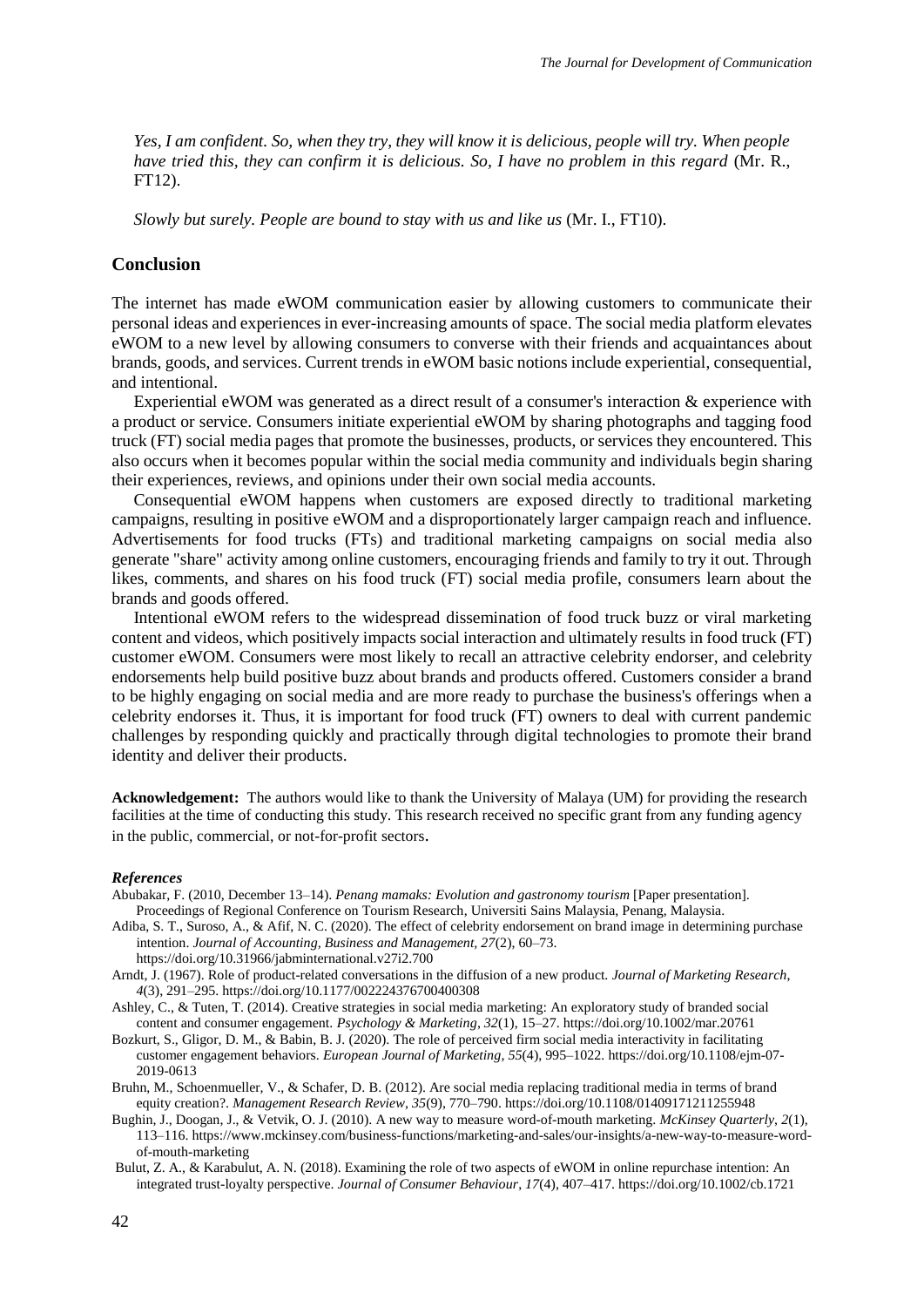- Chan, K., Ng, Y. L., & Luk, E. K. (2013). Impact of celebrity endorsement in advertising on brand image among Chinese adolescents. *Young Consumers*, *14*(2), 167–179. https://doi.org/10.1108/17473611311325564
- Cheung, C. M. K., Lee, M. K. O., & Thadani, D. R. (2009). The impact of positive electronic word-of-mouth on consumer online purchasing decision. In M. D. Lytras, E. Damiani, J. M. Carroll, R. D. Tennyson, D. Avison, A. Naeve, A. Dale, P. Lefrere, F. Tan, J. Sipior & G. Vossen (Eds.), *Visioning and engineering the knowledge society: A web science perspective: Second World Summit on the Knowledge Society, WSKS 2009, Chania, Crete, Greece, September 16-18, 2009: Proceedings* (pp. 501–510). Springer. https://doi.org/10.1007/978-3-642-04754-1\_51
- Chugh, R., Patel, S. B., Patel, N., & Ruhi, U. (2019). Likes, comments and shares on social media: Exploring user engagement with a state tourism Facebook page. *International Journal of Web Based Communities*, *15*(2), 104–122. https://doi.org/10.1504/ijwbc.2019.10020618
- Creswell, J. W. (2003). *Research design: Qualitative, quantitative, and mixed methods approaches* (2nd ed.). Sage Publications.
- Dahl, S. (2018). *Social media marketing: Theories & applications* (2nd ed.). Sage Publications.
- Danniswara, R., Sandhyaduhita, P., & Munajat, Q. (2020). The Impact of EWOM referral, celebrity endorsement, and information quality on purchase decision: A case of Instagram. In *Global branding: Breakthroughs in research and practice* (pp. 882–905). https://doi.org/10.4018/978-1-5225-9282-2.ch042
- Dwivedi, A., & Johnson, L. W. (2013). Trust–commitment as a mediator of the celebrity endorser–brand equity relationship in a service context. *Australasian Marketing Journal*, *21*(1), 36–42. https://doi.org/10.1016/j.ausmj.2012.10.001
- Dwyer, P. (2007). Measuring the value of electronic word of mouth and its impact in consumer communities. *Journal of Interactive Marketing*, *21*(2), 63–79.<https://doi.org/10.1002/dir.20078>
- Erkan, I. (2014). "Vine": Do you miss it? electronic word of mouth on the social networking site, Vine. *International Journal of Business and Information, 9*(4), 461–473. https://doi.org/10.6702/ijbi.2014.9.4.4
- Gajic, T., Radovanovic, M., Tretiakova, T., & Syromiatnikova, J. (2021). Creating brand confidence to gastronomic consumers through social networks – a report from Novi Sad. *Journal of Place Management and Development*, *14*(1), 32–42. https://doi.org/10.1108/jpmd-04-2020-0033
- Gensler, S., Völckner, F., Liu-Thompkins, Y., & Wiertz, C. (2013). Managing brands in the social media environment.  *Journal of Interactive Marketing*, *27*(4), 242–256. https://doi.org/10.1016/j.intmar.2013.09.004
- Gupta, Y., Agarwal, S., & Singh, P. B. (2020). To study the impact of instafamous celebrities on consumer buying behavior. *Academy of Marketing Studies Journal, 24*(2), 1–13. https://www.abacademies.org/articles/to-study-the impact-of-instafamous-celebrities-on-consumer-buying-behavior-9045.html
- Hennig-Thurau, T., Gwinner, K. P., Walsh, G., & Gremler, D. D. (2004). Electronic word-of-mouth via consumer-opinion platforms: What motivates consumers to articulate themselves on the Internet?. *Journal of Interactive Marketing*, *18*(1), 38–52. https://doi.org/10.1002/dir.10073
- Ibrahim, N. (2011). *The food truck phenomenon: A successful blend of PR and social media* (Publication No. 1496979) [Master's thesis, University Southern California]. ProQuest Dissertations and Theses Global.
- Jalilvand, M. R., Salimipour, S., Elyasi, M., & Mohammadi, M. (2017). Factors influencing word of mouth behaviour in the restaurant industry. *Marketing Intelligence & Planning*, *35*(1), 81–110. https://doi.org/10.1108/mip-02-2016-0024
- Jin, S. V., Muqaddam, A., & Ryu, E. (2019). Instafamous and social media influencer marketing. *Marketing Intelligence & Planning*, *37*(5), 567–579. https://doi.org/10.1108/mip-09-2018-0375
- Lim, X. J., Mohd Radzol, A. R., Cheah, J.-H., & Wong, M. W. (2017). The impact of social media influencers on purchase intention and the mediation effect of customer attitude. *Asian Journal of Business Research*, *7*(2). https://doi.org/10.14707/ajbr.170035
- Line, N. D., Hanks, L., & Dogru, T. (2020). A reconsideration of the EWOM construct in restaurant research: What are we really measuring?. *International Journal of Contemporary Hospitality Management*, *32*(11), 3479–3500. https://doi.org/10.1108/ijchm-06-2020-0561
- Linnekin, B. J., Dermer, J., & Geller, M. (2011). The new food truck advocacy: Social media, mobile food vending Associations, Truck Lots, & Litigation in California & Beyond. *NEXUS*, 17, 35–58. https://www.heartland.org/\_template-assets/documents/publications/linnekindermergeller.pdf
- Liu, C., Zhang, Y., & Zhang, J. (2020). The impact of self-congruity and virtual interactivity on online celebrity brand equity and fans' purchase intention. *Journal of Product & Brand Management*, *29*(6), 783–801. [https://doi.org/10.1108/jpbm-1](https://doi.org/10.1108/jpbm-)1-2018-2106
- Lou, C., & Yuan, S. (2019). Influencer marketing: How message value and credibility affect consumer trust of branded content on social media. *Journal of Interactive Advertising*, *19*(1), 58–73. https://doi.org/10.1080/15252019.2018.1533501
- Loureiro, S. M. C., & Sarmento, E. M. (2018). The role of word-of-mouth and celebrity endorsement in online consumer brand relationship: The context of Instagram. *Global Marketing Conference at Tokyo Proceedings*, 1119–1129. https://doi.org/10.15444/gmc2018.09.05.05
- Malik, A., Sudhakar, B. D., & Dutta, D. S. (2018). Management-based factors of sports celebrity endorsement and effect on brand image. *IIM Kozhikode Society & Management Review*, *7*(1), 75–87. https://doi.org/10.1177/2277975217733882
- Miller, R., & Lammas, N. (2010). Social media and its implications for viral marketing. *Asia Pacific Public Relations Journal*, *11*(1), 1–9.
- Moran, G., & Muzellec, L. (2017). eWOM credibility on social networking sites: A framework. *Journal of Marketing Communications*, *23*(2), 149–161. https://doi.org/10.1080/13527266.2014.969756
- Ngarmwongnoi, C., Oliveira, J. S., AbedRabbo, M., & Mousavi, S. (2020). The implications of eWOM adoption on the customer journey. *Journal of Consumer Marketing*, *37*(7), 749–759. https://doi.org/10.1108/jcm-10-2019-3450
- Phan, Q. P. T., Pham, N. T., & Nguyen, L. H. L. (2020). How to drive brand engagement and eWOM intention in social commerce: A competitive strategy for the emerging market. *Journal of Competitiveness*, *12*(3), 136–155.